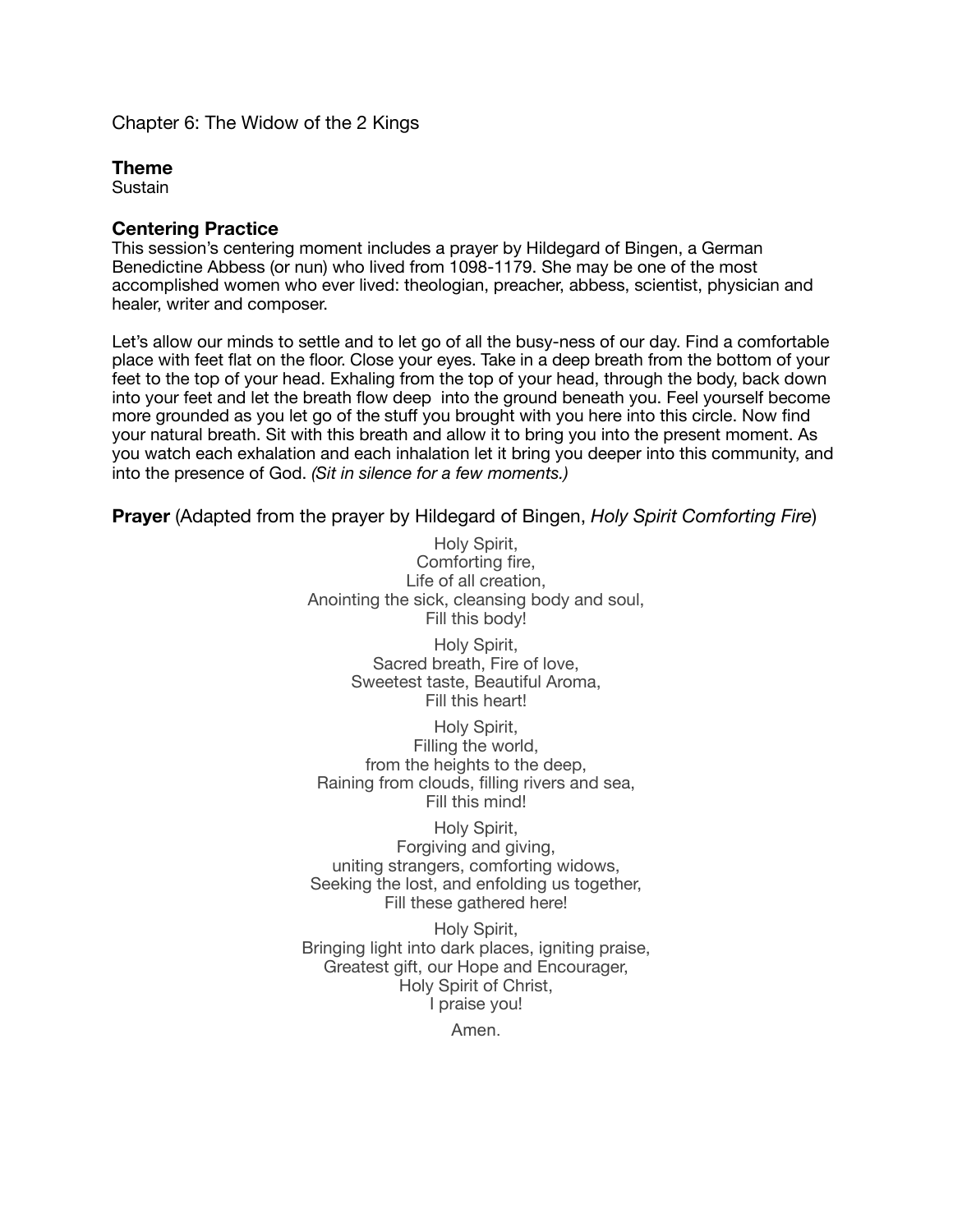# The Widow's Story

In the prior sessions, we learned about Hagar; women who strategically planned to save the Hebrew babies, among them Moses; and the sorrows and strength of Rachel. Tonight, we visit with one of the many women whose story is told in the Bible, but she remains nameless.

Let's pause for moment and reflect on names and what that means to us. Last session we shared in small groups about our names and the power of being named and having a name. The significance of having a name identifies you, but also gives you a reference point in time, much as we just discussed about Hildegard of Bingen. In the Bible and Apocrypha, there are more than 600 unnamed women\*. And sadly, in the Bible, women are often referred not by name, but by their status in life, their relationships to men, and intentionally or unintentionally told they are not enough or known only as a single story.

*"When we name someone or something, we are purposefully creating meaning in our lives. We name what is precious to us: our children, our pets, and sometimes even our possessions like cars. Names signify importance, belonging, and identity."* (*Women Rise Up,* p.39)

Tonight's Bible reading brings us to Chapter 6 of the book and story of "The Widow of Second Kings" or as some Biblical scholars also title it, "The Widow and the Jar of Oil." The story hinges around the prophet Elisha who was named in the story and the dilemma of the widow with no husband, left in debt and now in danger of her two sons being sold into slavery to pay off her debts. Josephus, a historian of this time who wrote extensively about the Hebrew people, reports that the woman is likely the widow of Obadiah, the Lord High Chamberlain of Ahab, or as scripture states in verse one, "a member of the company of prophets." While her husband lived, she breathed the atmosphere of a court, and was nourished in the lap of luxury. But when he died, she seems to have been reduced to the poverty known by widowed women of the time. That world which had smiled upon her in the days of her prosperity, now turned its back upon her. Her friends forsook her and did not help her to any great degree. She was plunged into debt, contracted in order to obtain the barest necessaries of life. Having nothing of any value left in the house, the hard-hearted creditor, in lieu of payment, threatened to take and sell her only two sons as slaves, which, by virtue of Jewish law he had the power to do. But the woman, the widow, was determined not to have this happen.

Maybe as you read this scripture and the chapter in the book, you found out that there seemed to be more to the widow than her just her poverty and threat of servitude but that she had positive attributes and traits that tell a lot about her. As the scripture is read, listen carefully and use your paper or journal to write down a few words or phrases that might lead you to think about who this widow really was. We will read the passage through twice in Lectio Devina style. The first time you will hear the story from the New Revised Standard Version.

#### *2 Kings 4:1-7 (NRSV)*

Pause sit with these words for a moment. Now **think of yourself as that women**, the Widow and as you listen to this next reading of the scripture through the lens of this being YOU, hear the words again this time in The Message version.

#### *2 Kings 4:1-7 (The Message)*

*From this passage and from chapter 6 in Katey's book, we learn about the character of the widow and what traits and actions led her to eventually succeed. It also brings us into the scripture by imaging what it would be like to be her.*